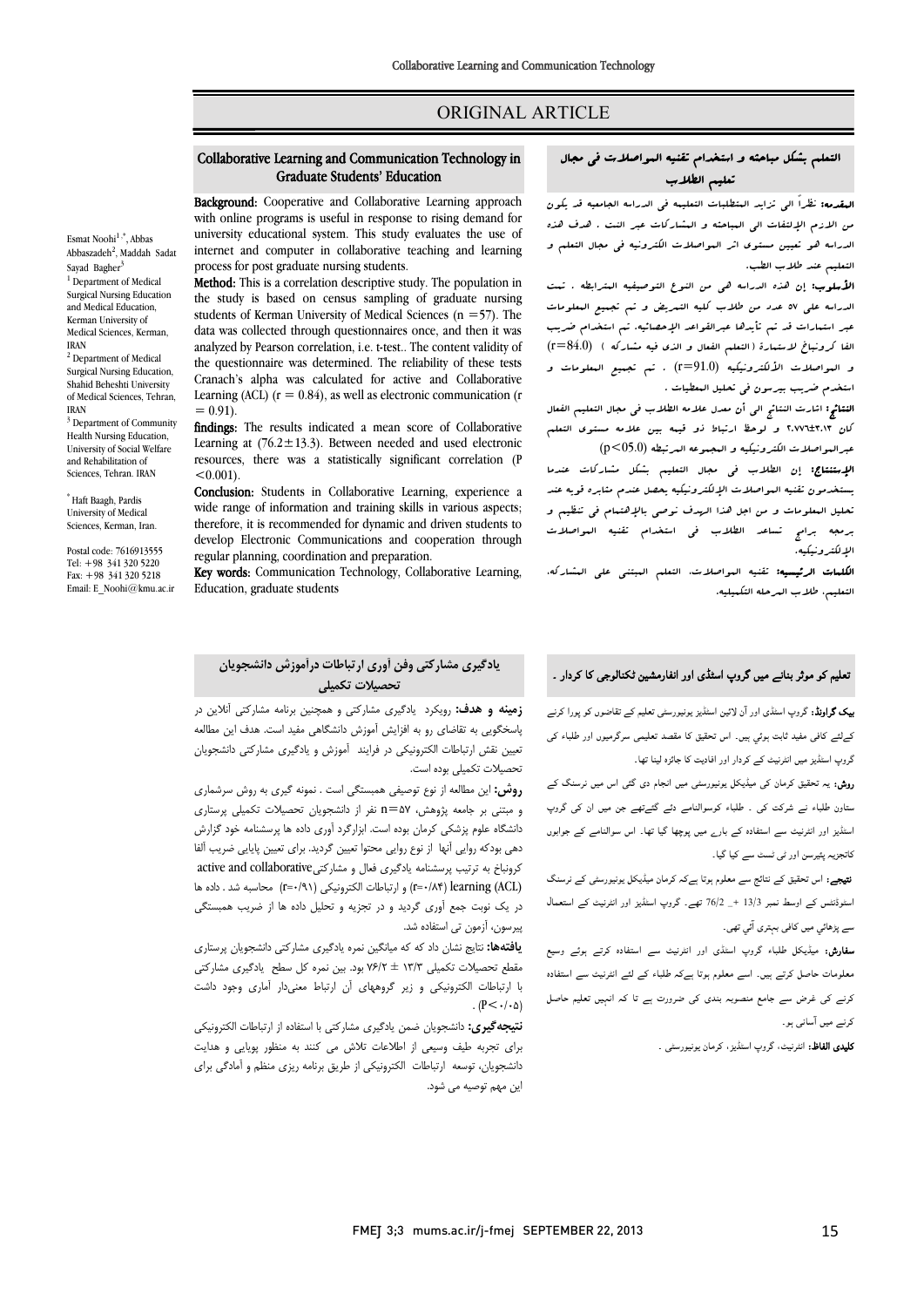$\overline{a}$  $\overline{a}$ 

### **INTRODUCTION**

 Active participation of students in education and training is necessary for the educational content of today's academic by students and teachers in the learning experience (2). For the last two decades, what has facilitated Collaborative Learning has been the development and application of computer and network communication technology. information in the electronic environment through education, have provided high quality learning for all students (3-5). The use of electronic resources in the field of medical science has been very impressive, and the scientific investments over the past few years (6). Fasce quoting Bonk (1995) writes, "No other technology as a network environment has played a leading role in training methods". He believes that by the advent of the Internet, e- development of interactive and Collaborative Learning models, and "Broad dissemination of information through the network" (7). Active learning, and inquiry, via electronic occur in Collaborative Network Learning (CNL) (8). In a work group, each person's learning depends on interaction and response to other members including talks, face-to-face discussions, online chats, etc.(9); therefore, the learner and interprets data, and finally converting it into knowledge in a group setting (10). In another research by Manning and colleagues, six potential competencies were identified, known as Quality and Safety Education for Nurses as the Internet and information, is deemed necessary (11). However, NLN (2002) estimated that, to teach in nursing schools, and to meet the rising demand for professionals, and to prepare more than 40,000 such experts, the new quality of training, emphasized participatory and partnership approach to teaching in nursing education program is desirable (12). In addition, Chang and Liu teachers can act as a rich source of information during learning and will provide a higher quality of education (13). Among the benefits of effective teaching are, learning dynamic, cooperation, benefiting from the content and activities of several experienced teachers, as well as, group<br>activities (14, 15). Plus, Mcdonald's The Brook Field signifies that "…students often perceive the energy generated by the training team, and the team working together with faculty, provides opportunities to experience training…" (15); Although, in virtual world, using cooperative learning was limited to classroom and lecture world (1). Collaborative Learning is a joint intellectual effort Cooperation and group activities, as well as, a rich source of operation of digital libraries of Iran is one of the greatest learning has led to two major approaches; namely, the communication between students and teachers together, seeks information on the net, and as a result, reconstructs (QSEN) .One of these competencies, i.e. the interactivity of nurse educators are required. Therefore, to maintain the (2008) reported, collaboration among students and activities of several experienced teachers, as well as, group a range of different phenomena, and provides them skills meetings, and interactions with peers.

 Today, the uses of cyberspace - such as the ability to record, Collaborative Learning is evolving in a virtual world (16). The Computer-Supported Collaborative Learning (CSCL) is, plan and execute ideas as a great opportunity for

 environment. Using technology for supporting group interaction in Collaborative Learning, assessment and feedback of CSCL systems, interaction monitoring, enforcement groups to gain useful knowledge, is relatively new (16,17) ; besides, leading academic theses (e.g. MS Project), is another example of learning in higher education. The management of the thesis, the number of partnership approach and monitor advisors on individual work, getting feedback from other students, talking to a member, all, modify and create roles, and allow flexibility in in fact, a training pattern of an electronic learning adjustment and programming tasks, and the role of law students working with one or more teachers, the group activities (19, 20).

 There are two important reasons for this method of teaching and learning, social and educational. The development of mental skills such as reasoning and problem-solving, and on the other hand, interpersonal method on education (21). Besides, being a student, giving non- synchronous discussion, collective problem-solving, using evidence-day training course content, accuracy, improving person visits, reducing the time to learn, not interfering in the work plan, plus other benefits, like increased motivation for learning, are among the educational and social attitudes can be counted as the positive effects of this immediate feedback, learning self-directed, science students and teachers, reducing the need for inadvantages of this approach (22, 23).

advantages of this approach (22, 25).<br>Considering the rising number of graduate students and teaching staff, using cyberspace in Collaborative Learning programs can respond to the students' demand. However, few researches have been done on this particular area in Iran. The present study aims to determine the effect of electronic communication in Collaborative Learning<br>processes.on.graduate.students processes on graduate students.

 $\overline{a}$ 

### **METHODS**

 $\overline{a}$  conducted in a population of 57 nursing graduate students (Masters and PhD) in School of Nursing and Midwifery of Kerman University of Medical Sciences with 87% response rates. The relevant research ethics, including informed right to withdraw at any time, has been met. This study was conducted without funding specific organizations. Data collection was performed only once through a self-reported questionnaire with 20 questions about Active and communication questionnaire, containing 20 Likert-Type questions (from "very = 5" to "never =  $1$ "). The latter has three subtests inquiring about Electronic Communications in Collaborative Learning (7 questions), use of electronic (7 questions). Content validity of the questionnaire was determined by authentic sources and survey of experts. For the reliability, Cronbach's alpha coefficient were calculated  $(r = 0.84, \text{ and } r = 0.91 \text{ for the Active and Collaborative})$  questionnaire, respectively). The analysis of the data was This is a descriptive correlation study. The sampling was consent, maintaining anonymity, confidentiality, and the Collaborative Learning (ACL) and an electronic facilities (6 questions), and a willingness to use e-resources Learning questionnaire and electronic communication carried out by Pearson correlation coefficient and t-test.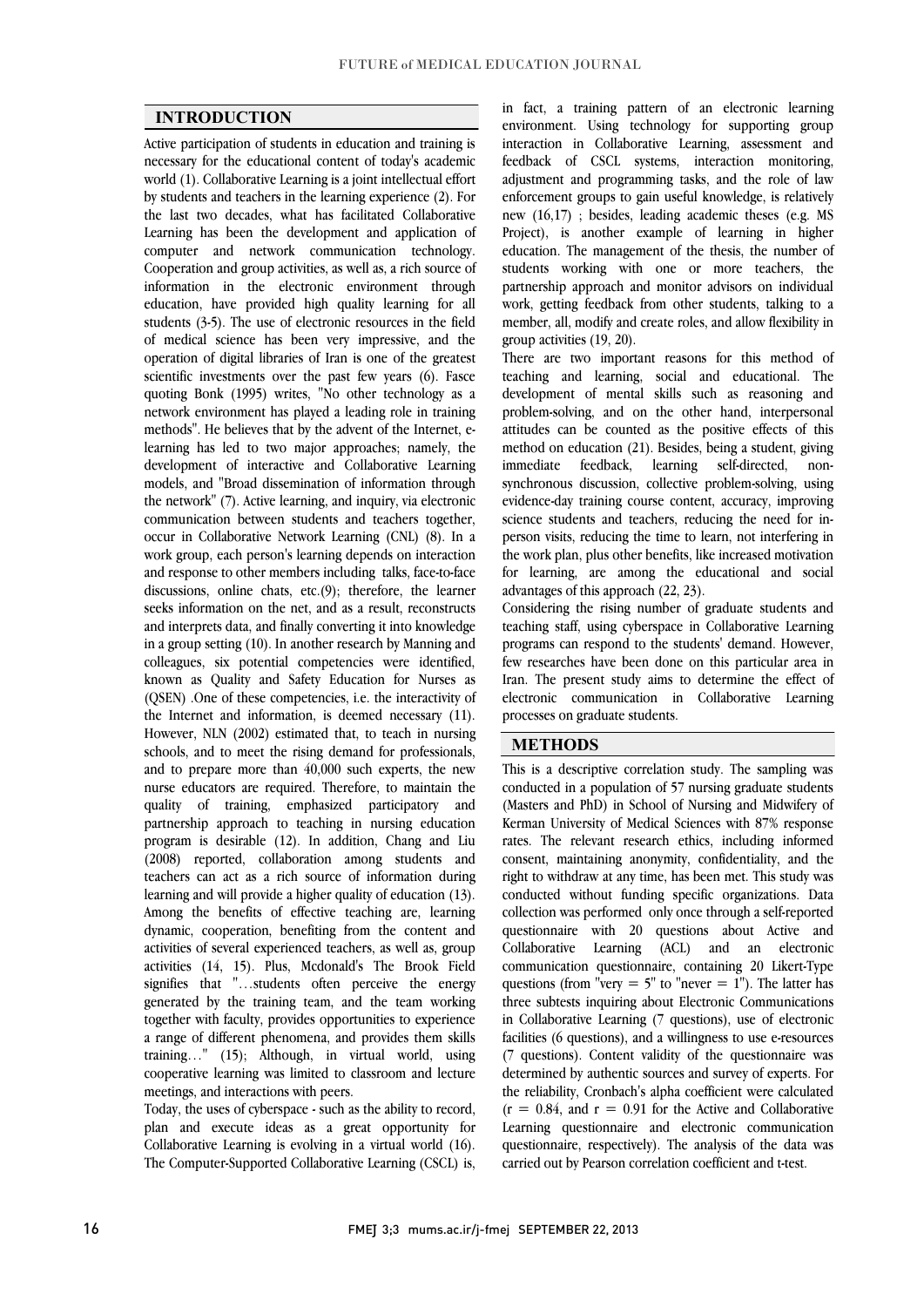L

| variables             | <b>Collaborative Learning</b> |                               |          |  |
|-----------------------|-------------------------------|-------------------------------|----------|--|
|                       | $n(\text{percent})$           | Mean (SD)                     | P value  |  |
| (Gender)              |                               |                               |          |  |
| Woman<br>Man          | 45 (78.9)<br>12. (21.1)       | 76.48 (11.65)<br>75.2 (19.02) | 0.49     |  |
| (Marriage)            |                               |                               |          |  |
| Single<br>Married     | 51 (89.5)<br>6. (10.5)        | 87.8 (11.41)<br>74.8 (12.9)   | $0.023*$ |  |
| (Occupation)          |                               |                               |          |  |
| N <sub>0</sub><br>Yes | 3. (5.3)<br>54 (94.7)         | 90.66 (17.09)<br>75.41 (12.8) | $0.053*$ |  |
| (Residence)           |                               |                               |          |  |
| Native<br>Dorm        | 41(71.9)<br>16(28.1)          | 76.97 (13.15)<br>74.25 (12.4) | 0.49     |  |
| (Grade)               |                               |                               |          |  |
| <b>Masters</b><br>PhD | 55 (96.5)<br>2(3.5)           | 75.3 (12.7)<br>97(2.1)        | $0.08 *$ |  |

### **RESULTS**

 The results indicated that the mean score of Collaborative Learning in graduate nursing students was  $(76.2 \pm 13.3);$ the readiness to use electronic capability signified (15.6 $\pm$ 4.7), and the necessity of electronic communication in  $C_2$ .  $\frac{1}{2}$   $\frac{1}{2}$   $\frac{1}{2}$   $\frac{1}{2}$   $\frac{1}{2}$   $\frac{1}{2}$   $\frac{1}{2}$   $\frac{1}{2}$   $\frac{1}{2}$   $\frac{1}{2}$   $\frac{1}{2}$   $\frac{1}{2}$   $\frac{1}{2}$   $\frac{1}{2}$   $\frac{1}{2}$   $\frac{1}{2}$ application of our e-learning training program has been significant (20.9  $\pm$ 6.5) (Table 1). A significant relationship was found between the Collaborative Learning and requirements and application possibilities of electronics (Table 2). Students moderately expressed their willingness to prepare themselves for the use of electronic facilities, as Collaborative Learning indicated  $(25.7 \pm 7.75)$ . The electronic communication subgroups; namely, preparation,

 well. Between Collaborative Learning and application possibilities of electronics, a statistically significant correlation was observed  $(P < 0.001)$  (Table 3) correlation was observed  $(P < 0.001)$  (Table 3).

L

 Educating students by using Collaborative Learning, motivational strategies, and effective management skills in an important responsibility of teachers in nursing schools (15). The results marked that the mean score of Collaborative Learning for nursing graduates was (76.2 $\pm$  13.3) with the minimal score of 20 and the maximum score foundation of Graduate Nursing (Master and PhD) School of Nursing and Midwifery Razi of Kerman University (since 1369 for Master's degree, and 1386 for PhD), investigating order to improve the academic achievement of students is of 100, which was at a moderately good level. Since the

| <b>Electronic Communications</b>                                       | <b>Collaborative Learning</b> |                             |          |  |
|------------------------------------------------------------------------|-------------------------------|-----------------------------|----------|--|
|                                                                        | Mean $(SD)$                   | The correlation coefficient | P value  |  |
| Importance of electronic<br>communication in<br>Collaborative Learning | 25.7(7.75)                    | 0.29                        | $0.02*$  |  |
| Use of electronic facilities                                           | 20.9(6.5)                     | 0.51                        | $0.001*$ |  |
| Preparation for the use of<br>electronic facilities                    | 15.6(4.7)                     | 0.77                        | $0.001*$ |  |
| Total score                                                            | 62.3(3.6)                     | 0.41                        | $0.05*$  |  |

u

 $\overline{a}$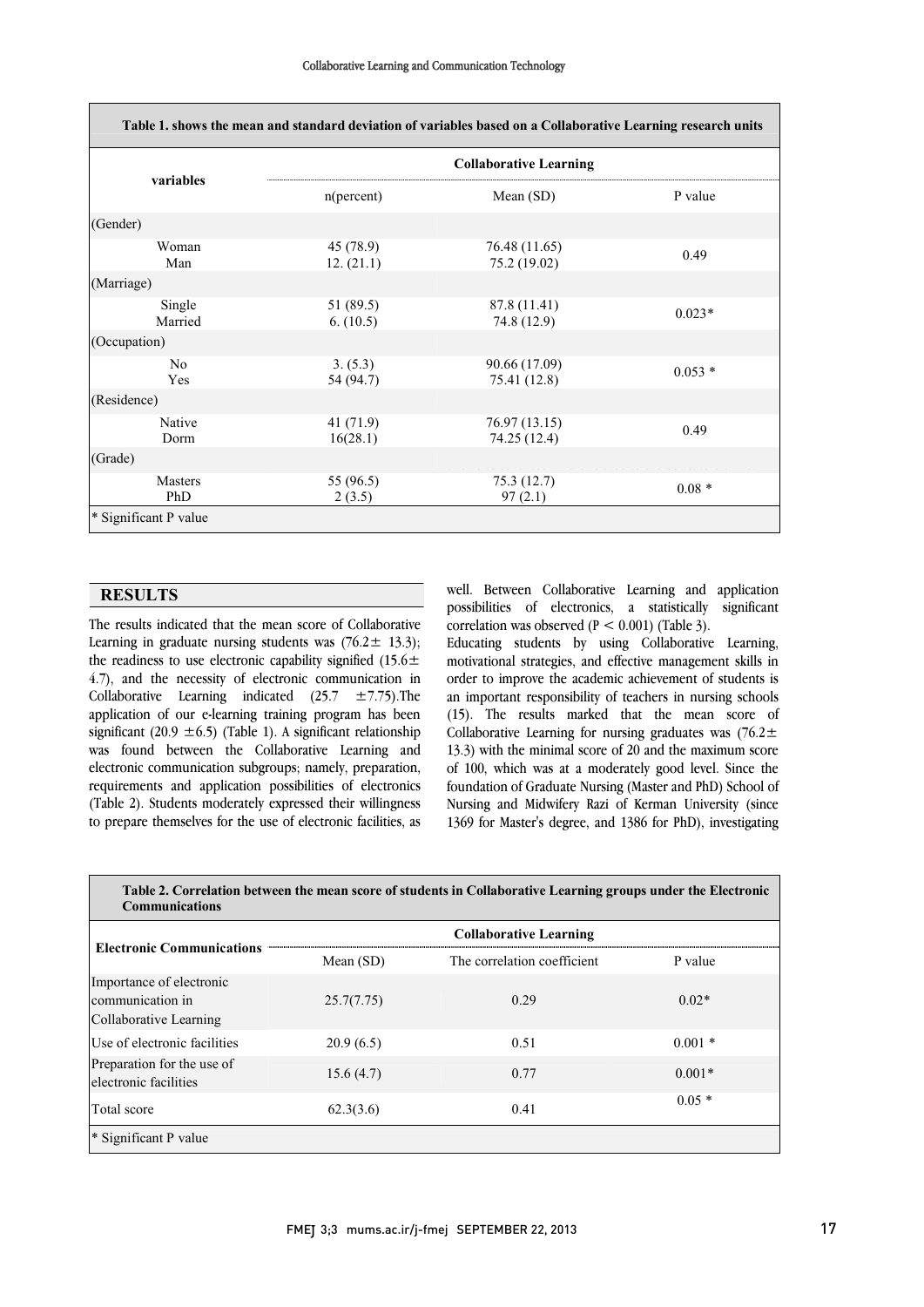| students and Electronic Communications          |                               |                  |          |  |  |
|-------------------------------------------------|-------------------------------|------------------|----------|--|--|
| <b> Electronic Communications</b>               | <b>Collaborative Learning</b> |                  |          |  |  |
|                                                 | <b>Active Learning</b>        | Passive learning | t test   |  |  |
|                                                 | Mean $(SD)$                   | Mean $(SD)$      | P value  |  |  |
| Need for Electronic<br>Communications           | 26.15(6.7)                    | 25.65(8.1)       | 0.84     |  |  |
| Use of electronic resources                     | 22.23(8.05)                   | 20.54(6.02)      | 0.41     |  |  |
| Training in the use of<br>electronic facilities | 18.61(4.09)                   | 14.79 (4.63)     | $0.01*$  |  |  |
| Total score                                     | 82.6(10.66)                   | 74.3(13.16)      | $0.048*$ |  |  |
| <sup>*</sup> Significant P value                |                               |                  |          |  |  |

j **Table 3. compares the mean and standard deviation of Collaborative Learning based on general education** 

the lesson subjects was a common approach. Educational<br>estimities in most sources required using evidence and investigative resources by individual and group learning. As a matter of fact, this approach was not unexpected. Results of Wilkinson et. Al. (2004) illustrated that the students enjoy interict, and computer application healthly, high control over the quality of learning and teaching materials, as well as, the effect of on-line Collaborative Learning on learning outcomes (25). Electronic Communication in Collaborative Learning, help students promote each other  $\Delta y$  sharing information on their developments  $(27, 20, 27)$ .<br>According to this study, the readiness to use electronic capability  $(15.6 \pm 4.7)$  with a minimum score of 7 and a maximum of 35, the average score, emphasizes the necessity of Collaborative Learning through Electronic the above-mentioned scores from the application of E- Learning program, students were at a good level. The result for students' score with a minimum of 6 and maximum of 30 was reported as  $(20.9 \pm 6.5)$ . Students, electronic Collaborative Learning barriers raised by the students themselves, lack of adequate preparation for caused by dealing with computer problems, lack of the required content, and, finally, prescription of the printed content which are all in agreement with the results of Wilkinson's study (25).<br>In a study by McDonald & Walters (2009), presented in activities in most courses required using evidence and enjoy internet, and computer application flexibility, high by sharing information on their developments (27, 28, 29). Communications  $(25.7 \pm 7.75)$ . It can be said that, with also, admitted the need for the use of internet communications in graduate school; they expressed some sourcing, no on-time contact groups, and the stress Wilkinson's study (25).

the fall of 2006, Collaborative teaching in a virtual environment promoted collaborative activities among Master students of Nursing at Michigan. The nature of the interactions and instructional design in nursing education and collaboration. The benefits of collaboration in education include sharing experience, in addition to taking advantage from the content, and some teachers' experience (15) .The study results indicated that<br>Callaborative Lagratics and approximation for the conditions of electronics depend on the type of education. There was a statistically significant difference  $(P < 0/05)$ ; mean of programs is emphasized through regular online formats Collaborative Learning and preparing for the application

Conaborative Learning as a way of teaching (Active,<br>Passive) was  $(82.6 \pm 10.6)$  and  $(74.3 \pm 13.6)$ , respectively. Readiness to use electronics based on teaching method (Active, Passive) was reported  $(18.61 \pm 4.09)$  and  $(14.79)$  $\pm$  4.63) which means it was higher for the subjects of the ones. Perhaps it can be explained by some past passive learning habits, during education, plus insufficient understanding of how to engage actively in the learning process and how to use new technology (Table 3). In this environment, could receive massive information from each other and were in contact with the instructor via email. The Internet provides several facilities for teachers in order to overcome time and distance, in order to take students to use the Internet to communicate with other learners (3, 5, 30). Using new technology, training and information technology in education is so important that some experts believe a teacher who has mastered these regard, the results of a meta-analysis study by Sitzmann and colleagues in 2006 showed that learning by adding e- Learning to other teaching methods contribute more than Although the students were identically satisfied with both, it has been reported that training through web has had a continuous feedback of 19% which means it is more effective than verbal instruction alone (32). Collaborative learning and teaching diverse ways to bring together students and faculties will cause higher satisfaction. This method establishes the advantages of both physical and electronic learning more flexibly in teaching - learning Learning with face-to-face interaction and electronic communication as a way to provide more effective education in medical universities should be seriously considered. On the other hand, teachers and planners motivating students by using computers and the Internet Collaborative Learning as a way of teaching (Active, Active teaching method than the Passive teacher-centered study, students were introduced to a computer learning steps to deliver information to students. Teachers can help methods, enjoys a highly scientific rank (31). In this 6% to personal training and the learning outcomes. e-learning as a mechanism of integrating the new process (5, 33). The proposal to seek Collaborative are expected to increase engagement and ways of to further efforts.

j